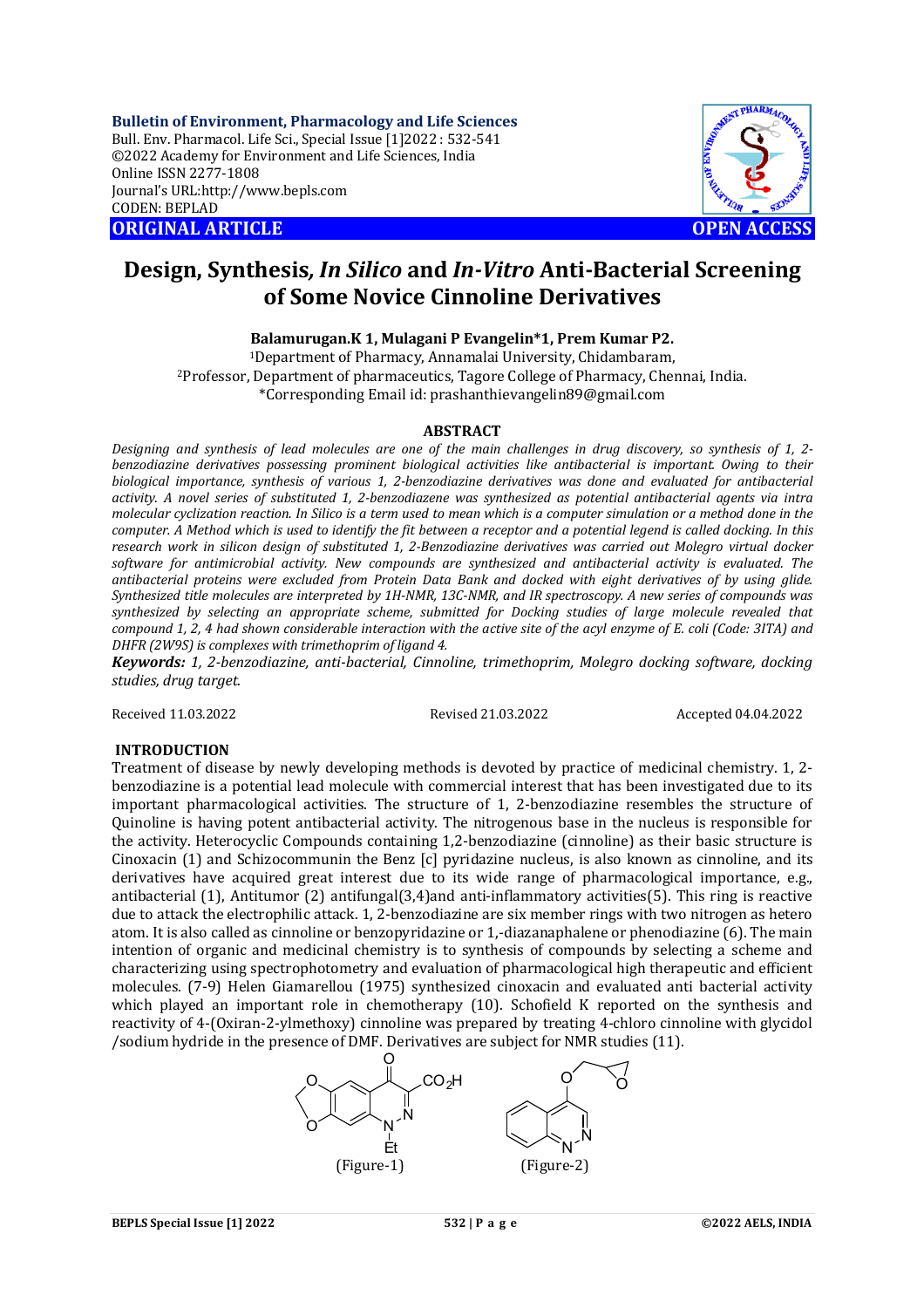There are an infinite number of various types of bacteria in the world around where most of them are not harmful to mankind, some of the bacteria cause dangerous diseases of all kinds, and a few are panic like bacterial pneumonia was mostly the leading chance of death among the elderly so there is need to synthesize potent anti bacterial compounds so our investigation. In addition 1,2-benzothiazines have been seen to show marked activity against *B. subtilis* [17-20]. In view of the interest in activity and profile of 1, 2 benzodiazine new series of compounds are synthesised and characterized, purified using suitable solvent and screened for activity.

#### **MATERIAL AND METHODS**

#### **Materials**

Phenyl hydrazine (Merck), thenyol chloride (Lobachemie PVT.LTD.107), chloro acetyl chloride (Otto chem.LTD), chloro acetic acid (Lobachemie PVT.LTD.107), guanidine (Lobachemie PVT.LTD.107), amino guanidine (Otto chem.LTD), agar, bees wax, tragacanth gum. Melting points were recorded by open capillaries by WRS-1B (Germany) digital melting point apparatus and were corrected. IR spectra (KBr) were noted on SHIMADZU IR-470 spectrophotometer. <sup>1</sup>HNMR spectra were recorded by Bruker 400 ultra shield instrument using deuteron DMSO (d6-DMSO) as (TMS) as international reference standard. Purity of compound is determined by (TLC) chemicals are from sigma-Aldrich Chemical Corporation" **Scheme-1**



3-chenvicinnolin-4-ol

#### **Table-1: list of synthesized compounds**

| Compounds      | $\mathbf R$ |
|----------------|-------------|
| $\mathbf{1}$   |             |
| $\overline{2}$ |             |
| 3              |             |
| $\overline{4}$ |             |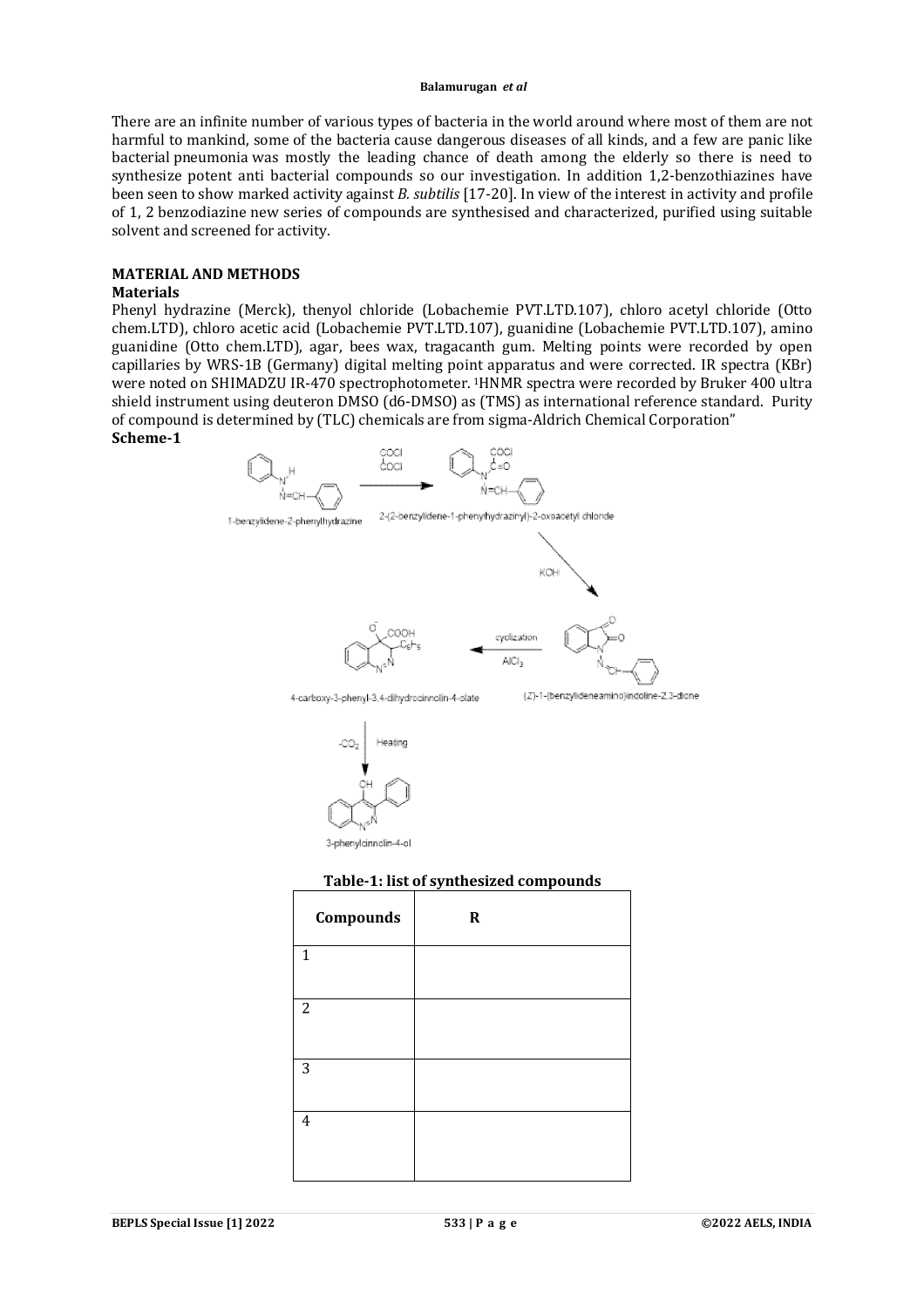

# **DOCKING STUDY**

## **Preparation of Ligand**

To investigate the detailed intermolecular interactions between the analogues it was planned to carry out docking of molecules using Molegro Virtual Docker (MVD), Ligand structures were drawn and optimized using MM2 force field by using Chem3D Ultra 8.0 and saved in mol format. The ligand are imported to the workspace and preparation of them is done. The docking scores of the active constituents are compared against the standard drugs (Acarbose) obtained from the drug bank in .mol format.

## **Preparation of Protein target**

The target for docking studies is selected as  $\alpha$  - Amylase. Docking analysis is done by initially selecting the target for the disease and followed by obtaining the 3D structure of α - Amylase (3M07) D from protein data bank in the pdb format [12]. It is well known that PDB files often have poor or missing assignments of explicit hydrogen's, and the PDB file format cannot accommodate bond order information. Therefore, proper bonds, bond orders, hybridization, and charges were assigned using the MVD. The potential binding sites of both the targets were calculated using the built-in cavity detection algorithm implemented in MVD. The search space of the simulation exploited in the docking studies was studied as a subset region of 25.0 Angstroms around the active side cleft. The water molecules are also taken into consideration and the replaceable water molecules were given a score of 0.50.

## **Molegro Virtual Docker's docking search algorithms and scoring functions**

Ligand docking studies were performed by which has recently been introduced and gained attention among medicinal chemists. MVD is a fast and flexible docking program that gives the most likely conformation of ligand binding to a macromolecule. MolDock software is based on a new heuristic search algorithm that combines differential evolution with a cavity prediction algorithm [13]. It has an interactive optimization technique inspired by Darwinian Evolution Theory (Evolutionary Algorithms - EA), in which a population of individuals is exposed to the competitive selection that weeds out poor solutions. Recombination and mutation are used to generate new solutions. The scoring function of Mol-Dock is based on the Piecewise Linear Potential (PLP), which is a simplified potential whose parameters are fit to protein ligand structures and a binding data scoring function [28,29] that is further extended in GEMDOCK (Generic Evolutionary Method for molecular DOCK) with a new hydrogen bonding term and charge schemes.

# **ANTI BACTERIAL ACTIVITY [16]**

# **Preparation of Test Solutions**:

Concentrations of Compounds were prepared to get 250 and 500 μg/ml by dissolved in minimum amount of Dimethyl Sulfoxide (DMSO) and the finally volume is made with DMSO. Standard solution is prepared by taking Ampicillin as the reference for *E.coli* and Trimethoprim for *Staphylococcus aureus*. Petri plates are sterilized and prepared agar medium was transferred to petriplates (thickness of 5-6mm). Test Organisms used is *Escherichia coli. (NCIM 2607) Gram –ve Staphylococcus aureus Gram +ve.* The sample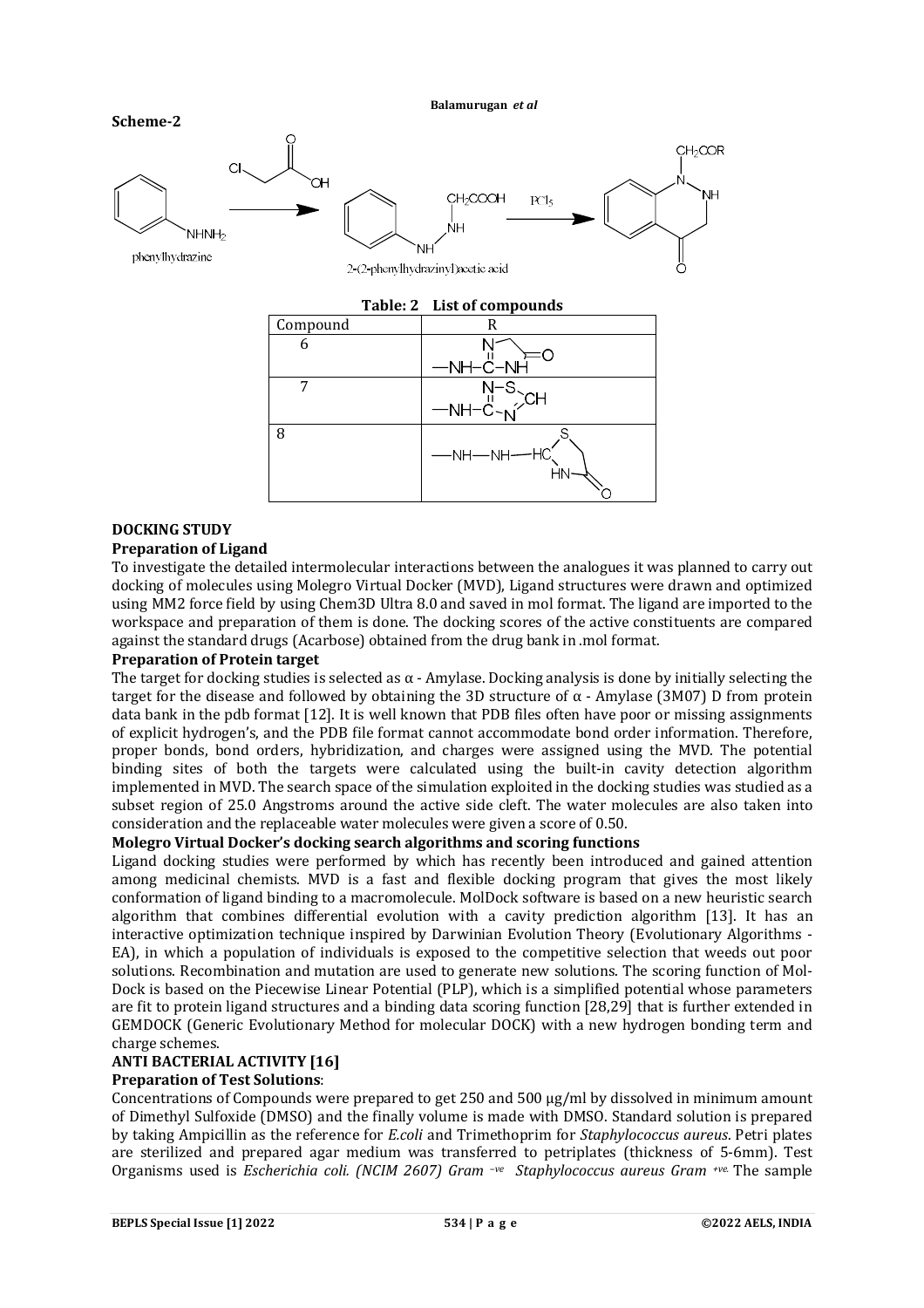messed in Dimethyl sulphoxide and standard solution for respective references of 10 μg discs is introduced in to agar medium and incubated at 37oC for 24hrs. The sample is measured after incubation and the anti bacterial activity is determined by calculating the zone of inhibition in mm and MIC is determined by serial dilution method. Preparation of standard solutions is done by taking Ampicillin and Trimethoprim as the reference standard and the drug prepared in DMSO to get 250 & 500 μg/ml. Test Organisms was *Escherichia coli. (NCIM 2607) - Gram -ve Staphylococcus aureus - Gram +ve .*

Preparation of Peptone water media was prepared done by taking following ingredients. Beef extract – 20 g ,Peptone – 20g Sodium chloride – 10 g ,Agar - 40g,Distilled water – Q.S. to 1000 ml. The above shown quantities of different ingredients were accurately weighed and dissolved in 1000ml of distilled water. 250ml of each of the media was distributed in to 4 conical flasks. Media was prepared then sterilized by autoclaving at 15 Lbs/Sq. inch for 15 minutes. Inoculums were prepared by sterilizing the peptone water medium autoclaved at 15 Lbs/Sq.inch for 15 minutes. Loop full organisms were transferred from a laboratory maintained culture in to a conical flask (250 ml) containing sterilized peptone water medium. The flask was incubated for 24 hours at 37°C.

#### **Procedure for Microbial Assay**:

Each conical flask with the medium was cooled to 46°C and inoculated with test organism (20 ml of subculture medium per 100ml of the assay medium). To 20 ml each of inoculated media was distributed into petri plates and maintained at room temperature (each reading was taken in triplicate). When media was solidified, four cups (8 mm diameter) were made using sterile cork borer. Into these cups 10µl of test and standard solutions were placed under aseptic conditions. Dimethyl Sulfoxide was under as control. The petri plates were kept in the refrigerator for 2 hrs to allow the uniform diffusion of drug into the agar medium. All the petri plates were then incubated at 37°C for 24 hours and zones of inhibition (in mm) were measured.

| Table-5: List of hewiv synthesized compounds |                                                                                        |  |  |
|----------------------------------------------|----------------------------------------------------------------------------------------|--|--|
| Compound                                     | <b>IUPAC NAME</b>                                                                      |  |  |
|                                              | 4-(5-methyl-1H-pyrazol-1-yl)-3-phenylcinnoline                                         |  |  |
|                                              | 2-((3-phenylcinnolin-4-yl)amino)-1H-imidazol-5(4H)-one                                 |  |  |
| 3                                            | N-(3-phenylcinnolin-4-yl)-4H-1,2,5-thiadiazin-3-amine                                  |  |  |
|                                              | 2-(2-(3-phenylcinnolin-4-yl)hydrazinyl)thiazolidin-4-one                               |  |  |
| 5                                            | 2.3-dihydrocinnolin-4(1H)-one                                                          |  |  |
| 6                                            | 2-(4-oxo-3,4-dihydrocinnolin-1(2H)-yl)-N-(5-oxo-4,5-dihydro-1H-imidazol-2-yl)acetamide |  |  |
|                                              | 2-(4-oxo-3,4-dihydrocinnolin-1(2H)-yl)-N-(1,2,4-thiadiazol-3-yl)acetamide              |  |  |
| 8                                            | 2-(4-oxo-3,4-dihydrocinnolin-1(2H)-yl)-N'-(4-oxothiazolidin-2-yl)acetohydrazide        |  |  |

## **Table-3: List of newly synthesized compounds**

# **Chemical synthesis:**

## **3-phenylcinnolin-4-ol**

Weigh accurately 0.15 mole of benzaldehyde into 250ml beaker, then add glacial acetic acid to 15ml to the mixture and stir well heat the mixture on the water bath now add 0.1 mole of phenyl hydrazine slowly to the reaction mixture with continuous stirring. Heat the reaction mixture for 1hr on water bath and pour into ice cold water, filter and dry the product name as 1-benzylidene-2-phenylhydrazine then dissolve in 15ml of glacial acetic acid add oxaolyl chloride of 15ml to the reaction mixture and kept for reflection for 3hr then pour the mixture into crushed ice and filter the precipitate and now treat the mixture with 30%KOH heat the mixture on water bath for 1hr and filter the precipitate, dried and examine by TLC, and named as 3-phenylcinnolin-4-ol.

IR (KBr Pellet, υ in cm-1):3389.32 (OH Str), 1543.01(N=N Str of charecterist of cinnoline), 1457.52(C=C Str of aromatic ring), 1392.85(C-N Str), 685.24(Aryl O-di substituted),

**<sup>1</sup>HNMR** (DMSO-d6, δinppm):6.034(s,1H,CH),7.152(s,1H,CH),7.272(s,1H,CH),7.41-7.369(d,J=8.2 Hz,2H,CH), 7.516(s,2H,CH), 7.672(s,1H,CH), 7.798(s,2H,CH)

## **4-(5-methyl-1H-pyrazol-1-yl)-3-phenylcinnoline (2)**

3-phenylcinnolin-4-ol of 0.001 moles is taken in clean beaker submitted for chlorination in presence of phosphorous trichloride 15ml and the intermediate formed is treated with hydrazine hydrate 12ml in presence of ethyl acetone acetate 20ml to give 4-(5-methyl-1H-pyrazol-1-yl)-3-phenylcinnoline

**IR** (KBr Pellet, υ in cm-1):3391.03(N-H, str), 3055.33(Ar-CH, str), 3025.31 (C-H Str), 1597.31 (C=C Str), 1651.91 (C=O Str), 1460.17(C-N str), 1418.41(N=N charecterist of cinnoline), 1107.91(C-S str) 759.00(Aryl O-di substituted

**<sup>1</sup>HNMR (**DMSO-d6, δ in ppm): 2.256(s,2H,CH2), 4.082(s,1H,C-NH), 7.142(s,1H,CH), 7.349- 7.412(d,J=8.2Hz,2H,CH),7.515(s,2H,CH),7.668(s,1H,CH).7.519(s,2H,CH),7.792(s,2H,CH), 7.9524(s,1H,CH)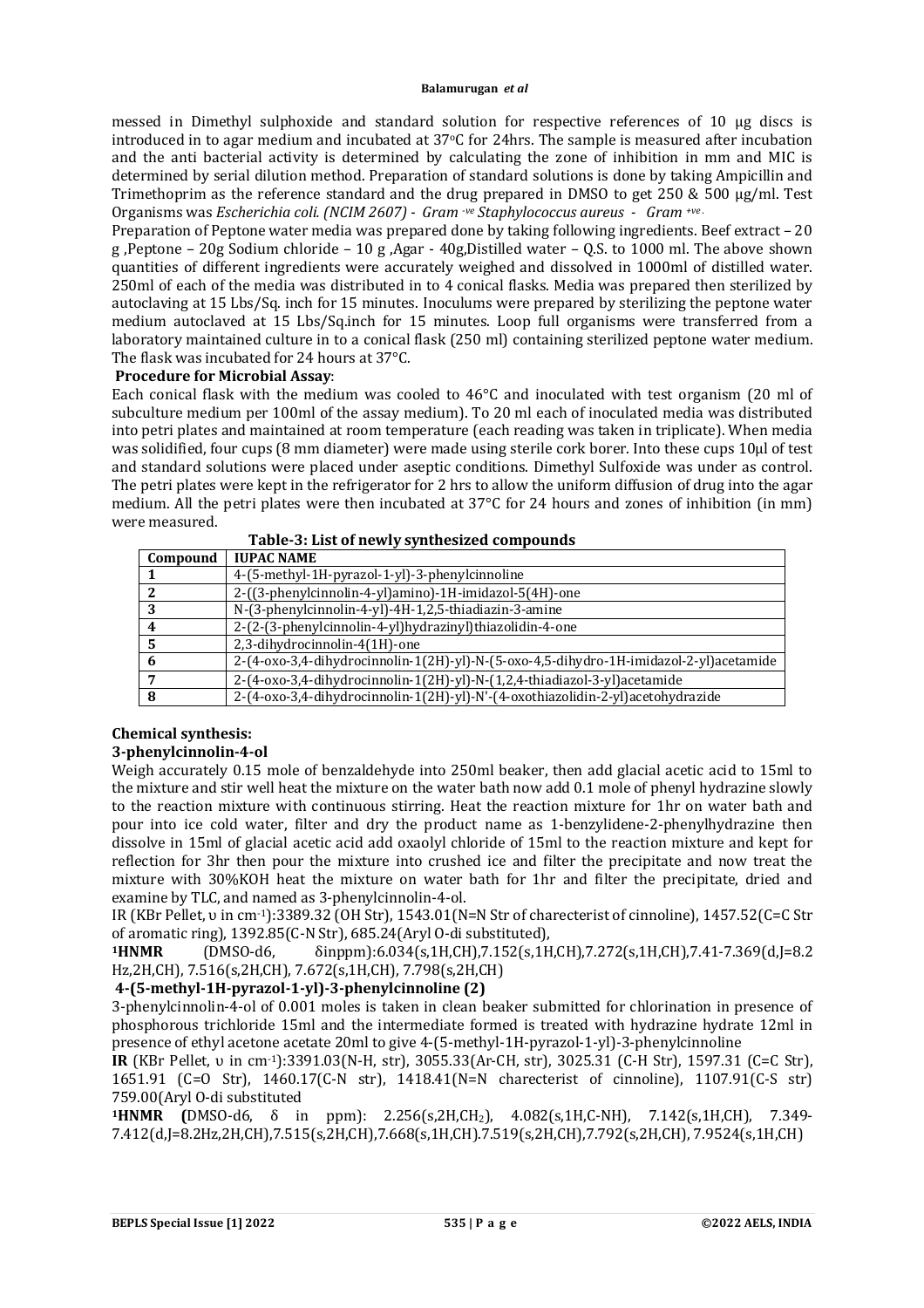## **2-((3-phenylcinnolin-4-yl) amino)-1H-imidazol-5(4H)-one (3)**

4-chloro-3-phenylcinnoline of 0.005 mole is treated with 2.5gm of guanidine in presence of methanol and refluxed for 2hrs and the intermediate formed is treated with Chloro acetyl chloride to give 2-((3 phenylcinnolin-4-yl) amino)-1H-imidazol-5(4H)-one

**IR** (KBr Pellet, υ in cm<sup>-1</sup>): 3316.39(N-HStr), 3204(NHstrCONHNH<sub>2)</sub>, 2925 C-H,str(OCH<sub>2</sub>),2855 (CHstr,thidiazole), 1836(C-HstrArylovertone)1545.81(C=C Str), 1686.89(C=O str Amide),1622.58 (C=NStr), 1060.85(C-Ostr,ether), 728.93 (C-S Str), 685.24(Aryl O-di substituted),

**<sup>1</sup>HNMR** (DMSO-d6, δ in ppm): 1.406(s,2H,CH2),4.238(s,1H,NH), 7.349-7.410(d,J=8.2 Hz,s,2H,CH),7.490- 7.528( J=7.6 Hz,d,3H,CH), 7.662(s,1H,CH). 7.795(s,2H,CH), 7.952(s,1H,CH).

## **N-(3-phenylcinnolin-4-yl)-4H-1, 2, 5-thiadiazin-3-amine (4)**

4-chloro-3-phenylcinnoline of 0.005 moles is treated with 2.5gm of guanidine in the presence of methanol and reflexed for 2hrs and the intermediate formed is treated potassium hydroxide 3.5 Gms and carbon disulphide 15ml to give N-(3-phenylcinnolin-4-yl) -4H-1, 2, 5-thiadiazin-3-amine

**IR** (KBr Pellet, ν in cm<sup>-1</sup>): 3316.39(N-HStr), 3204(NHstrCONHNH<sub>2</sub>) 2925 C-H,str(OCH2),2855(CHstr,thidiazole),1836(C-HstrArylovertone)1545.81(C=C Str), 1686.89(C=O str Amide),1622.58(C=NStr), 1060.85(C-Ostr,ether), 728.93 (C-S Str), 685.24(Aryl O-di substituted),

**<sup>1</sup>HNMR** (DMSO-d6, δ in ppm): 2.3(s,1H,NH), 3.950-3.939(d,J=2.2,Hz,2H,CH),4.1(s,1H,NH), 5.771(s,1H,CH), 7.141(s,1H,CH), 7.349-7.410(d J=8.2 Hz,2H,CH), 7.514(s,2H,CH), 7.795(s,2H,CH), 7.95-8.01(d,2H,CH)

## **2-(2-(3-phenylcinnolin-4-yl) hydrazinyl) thiazolidin-4-one (5)**

2-(3-phenylcinnolin-4-yl) hydrazinecarbothioamide is treated with cloroacetyl chloride 15ml in presence of 25ml methanol refluxed for 3hrs to give 2-(2-(3-phenylcinnolin-4-yl) hydrazinyl) thiazolidin-4-one **IR** (KBr Pellet, υ in cm-1):3391.03(N-H str), 3055.33(Ar-CH str),3025.31 (C-H Str),1597.31 (C=C Str),

1683.91 (C=N Str 1460.17(C-N str),1418.41(N=N charecterist of cinnoline), 1107.91(C-S str)759.00(Aryl O-di substituted).

**<sup>1</sup>HNMR (DMSO-d6, δ in ppm)** 2.160(s,1H,N-N), 3.914(s,1H,CH2), 4.108(s,1H,C-NH), 6.958- 7.021(d,J=8,2H,CH), 7.568(s,1H,CH), 7.723(s,1H,CH),

#### **Scheme-2**

#### **EXPERIMENTAL METHODOLOGY GENERAL PROCEDURE FOR SYNTHESIS STEP-1 SYNTHESIS OF PHENYL HYDRAZON**

Weigh accurately 0.1 mole of phenyl hydrazine, taken into clean beaker add 15ml of glacial acetic acid slowly with continuous stirring then add 0.1 mole of Chloro acetic acid slowly into the reaction mixture, heat the mixture on water bath for 2hr at 70c,finally pour the reaction mixture into the crushed ice and filter the precipitate

## **STEP-2: SYNTHESIS OF CINNOLIN-4(1H)-ONE**

The intermediate compound which was prepared in the first step was dissolved in 20 ml of diethyl ether with stirring and then add phosphorous penta chloride of 3gm stir well kept aside for half an hour then add crushed ice into the reaction mixture then finally filter the precipitate, and kept for air-dry,cinnolin-4(1H)-one

## **2-(4-oxo-3, 4-dihydrocinnolin-1(2H)-yl)-N-(5-oxo-4, 5-dihydro-1H-imidazol-2-yl) acetamide (6)**

2,3-dihydrocinnolin-4(1H)-one of 0.005 mole is treated with 20ml of Chloro acetic acid for acetylating then treated with 2.5gm of guanidine in presence of methanol and refluxed for 2hrs and the intermediate formed is treated with Chloro acetyl chloride to give 2-(4-oxo-3,4-dihydrocinnolin-1(2H)-yl)-N-(5-oxo-4,5-dihydro-1H-imidazol-2-yl)acetamide

**IR** (KBr Pellet, ν in cm<sup>-1</sup>): 3316.39(N-HStr), 3204(NHstrCONHNH<sub>2</sub>) 2925 C-H,str(OCH2),2855(CHstr,thidiazole),1836(C-HstrArylovertone)1545.81(C=C Str), 1686.89(C=O str Amide),1622.58(C=NStr), 1060.85(C-Ostr,ether), 728.93 (C-S Str), 685.24(Aryl O-di substituted),

**<sup>1</sup>HNMR** (DMSO-d6, δ in ppm): 2.202(s,1H,N-H), 3.91-3.93,-3.95(t,6H,CH2), 7.728(s,1H,CH),6.949-7.010

(d,J=12.2Hz ,2H,CH), 7.562(s,1H,CH), 7.729(s,1H,CH), 8.022(s,2H,NH),

# **2-(4-oxo-3, 4-dihydrocinnolin-1(2H)-yl)-N-(1, 2, 4-thiadiazol-3-yl) acetamide (7)**

2,3-dihydrocinnolin-4(1H)-one of 0.005 moles is treated with Chloro acetic acid and 2.5gm of guanidine in presence of methanol and refluxed for 2hrs and the intermediate formed is treated potassium hydroxide with carbon disulphide 20ml to yield 2-(4-oxo-3, 4-dihydrocinnolin-1(2H)-yl)-N-(1, 2, 4 thiadiazol-3-yl) acetamide

## <sup>1</sup>HNMR (DMSO-d6, δ in ppm): 2.**104(s,1H,N-NH),3.919-3.951(d,J=6.4,4H,CH2),6.949-7.010(d,2H,CH), 7.57-7.719(s,1H,CH), 8.026(s,1H,NH),9.102(s,1H,CH).**

## **2-(4-oxo-3, 4-dihydrocinnolin-1(2H)-yl)-N'-(4-oxothiazolidin-2-yl) acetohydrazide (8)**

2,3-dihydrocinnolin-4(1H)-one of 0.005 moles is treated with chloroacetic acid and then treated with amino guanidine 2.5gm of guanidine in presence of methanol and refluxed for 2hrs and the intermediate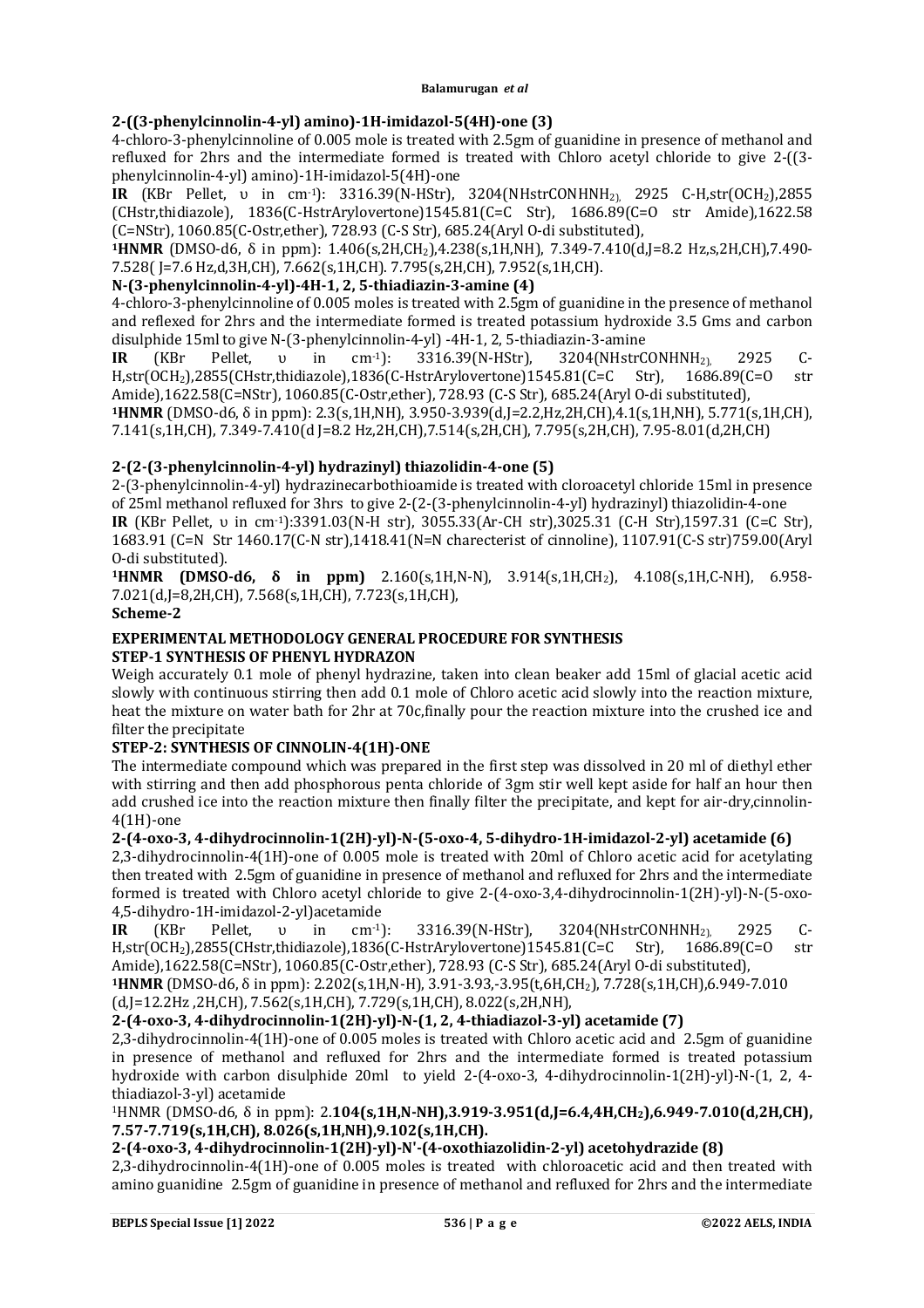formed is treated with carbon disulphide 20ml to give 2-(4-oxo-3, 4-dihydrocinnolin-1(2H)-yl)-N'-(4 oxothiazolidin-2-yl) acetohydrazide

**<sup>1</sup>HNMR (DMSO-d6, δ in ppm):** 2.022(s,2H,N-NH),3.95-3.85(d,1H,CH2),3.912-3.950(d,4H,CH2), 6.942- 7.013(d,2H,CH), 7.563-7.713(s,1H,CH),

| Compound | <b>IUPAC NAME</b>                                                          |
|----------|----------------------------------------------------------------------------|
| -1       | 4-(5-methyl-1H-pyrazol-1-yl)-3-phenylcinnoline                             |
| 2        | 2-((3-phenylcinnolin-4-yl)amino)-1H-imidazol-5(4H)-one                     |
| 3        | N-(3-phenylcinnolin-4-yl)-4H-1,2,5-thiadiazin-3-amine                      |
| 4        | 2-(2-(3-phenylcinnolin-4-yl)hydrazinyl)thiazolidin-4-one                   |
| 5        | 2,3-dihydrocinnolin-4(1H)-one                                              |
| 6        | 2-(4-oxo-3,4-dihydrocinnolin-1(2H)-yl)-N-(5-oxo-4,5-dihydro-1H-imidazol-2- |
|          | yl)                                                                        |
|          | acetamide                                                                  |
| 7        | 2-(4-oxo-3,4-dihydrocinnolin-1(2H)-yl)-N-(1,2,4-thiadiazol-3-yl)acetamide  |
| 8        | 2-(4-oxo-3,4-dihydrocinnolin-1(2H)-yl)-N'-(4-oxothiazolidin-2-             |
|          | yl)acetohydrazide                                                          |

**Table-4: List of compounds with IUPAC names**

**Table-5:** *In-silico* **docking analysis of designed molecules ranking based on Mol Dock Score and H-Bond Interaction**

| Ligand                | Molecular dock score | H-bond interactions |  |
|-----------------------|----------------------|---------------------|--|
|                       | $-110.633$           | $-1.9186$           |  |
| າ                     | $-82.4779$           | $-82.4779$          |  |
| 3                     | $-86.5191$           | $-0.65447$          |  |
| 4                     | $-97.2528$           | $-1.7974$           |  |
| 5                     | -54.6095             | $-2.26009$          |  |
| $\mathbf{8}^{\prime}$ | $-89.128$            | 0.033998            |  |

**Table-6:** *In-silico* **docking analysis of designed molecules ranking based on Mol Dock Score and H-Bond Interaction**

| Ligand | <b>Molecular dock score</b> | <b>H-bond interactions</b> |
|--------|-----------------------------|----------------------------|
|        | $-124.725$                  |                            |
| ົ      | $-91.5215$                  | $-0.59635$                 |
| റ      | $-115.468$                  | $-2.74114$                 |
|        | $-139.082$                  | $-9.63919$                 |
|        | -70.2666                    | $-7.50377$                 |
|        | $-122.486$                  | $-7.25822$                 |

**Table-7: Docking score and Hydrogen binding interactions of derivatives with trimethoprim**

|                                                                                          | S.No | compound | Docking score | <b>Binding interactions</b> |  |
|------------------------------------------------------------------------------------------|------|----------|---------------|-----------------------------|--|
|                                                                                          |      |          | $-110.633$    | <b>Tyrosine-21</b>          |  |
|                                                                                          |      |          | $-82.4779$    | Phenyl, tyrosine-98         |  |
|                                                                                          | 3    |          | $-97.2528$    | <b>Threonine 121</b>        |  |
|                                                                                          |      |          |               | Arginine 44                 |  |
| Table-8: Docking score and Hydrogen binding interactions of derivatives with Amphicillin |      |          |               |                             |  |
|                                                                                          | S.No | compound | Docking score | <b>Binding interactions</b> |  |
|                                                                                          |      |          | $-124.725$    | <b>Tyrosine-21</b>          |  |
|                                                                                          |      |          | $-139.082$    | Histidine-170, tyrosine     |  |

| Table-9: Docking code of proposed Target for antibacterial activity |
|---------------------------------------------------------------------|
| Targets & PDB ID                                                    |
| acyl enzyme( <i>E.coli</i> ) 3ITA                                   |

**DHFrase A (***S.Aureus***) 2W9S**

Molecular virtual docker was used to perform all docking simulation. A set of new 1,2-benzodiazine derivatives was subjected to dock with acyl enzyme (PDB ID: 3ITA) and DHFR (PDB ID: 2W9S). From the Protein Data Bank (RCSB) [\(http://www.rcsb.org/pdb\),](http://www.rcsb.org/pdb),) the acyl enzyme and DHFR were retrieved. To carry out *in- silico* studies, the 2D structures of the synthesized ligands CN-1(a-c), CN-2(a–d) were drawn and converted to energy minimized 3D structures in the pdb file format using Marvin Sketch (Chem Axon). By removing the hetero atoms, water molecule and cofactors, the target protein file was prepared by leaving the associated residue with protein by using Molecular virtual docker. Preparation of target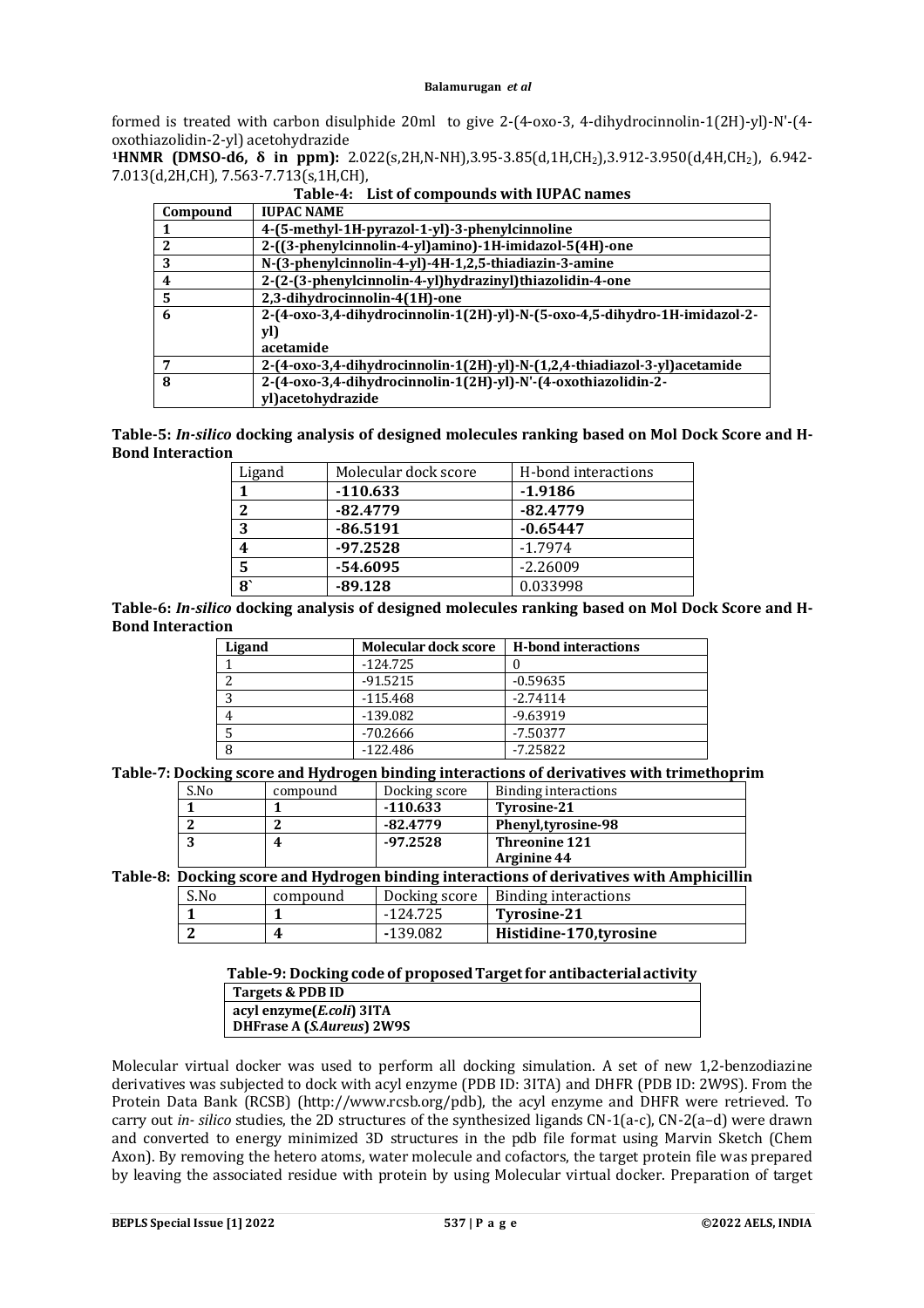protein file Molecular virtual docker tool has been done, which involves the assignment of Gasteiger charges for all the atoms of molecules converting into AD4 type. Docking simulation for the compounds CN-1(a-c), CN-2(a–d) was performed against the active site of an acyl enzyme and DHFR. Binding energy of compounds is calculated finally. Docking studies of large molecule revealed that compound CN-1, CN-2, CN-4 had shown considerable interaction with Ampicillin in the active site of an acyl-enzyme of E.coli (code: 3ITA) and DHFR (2W9S) is complexes with trimethoprim in *S.aureus.*



Figure-5.Structure of protein acyl enzyme (3ITA) binding with target of ligand-4



Figure-6.Structure of protein acyl enzyme (3ITA) binding with target of ligand-4



Figure-7 HB interactions of standard drugs with protein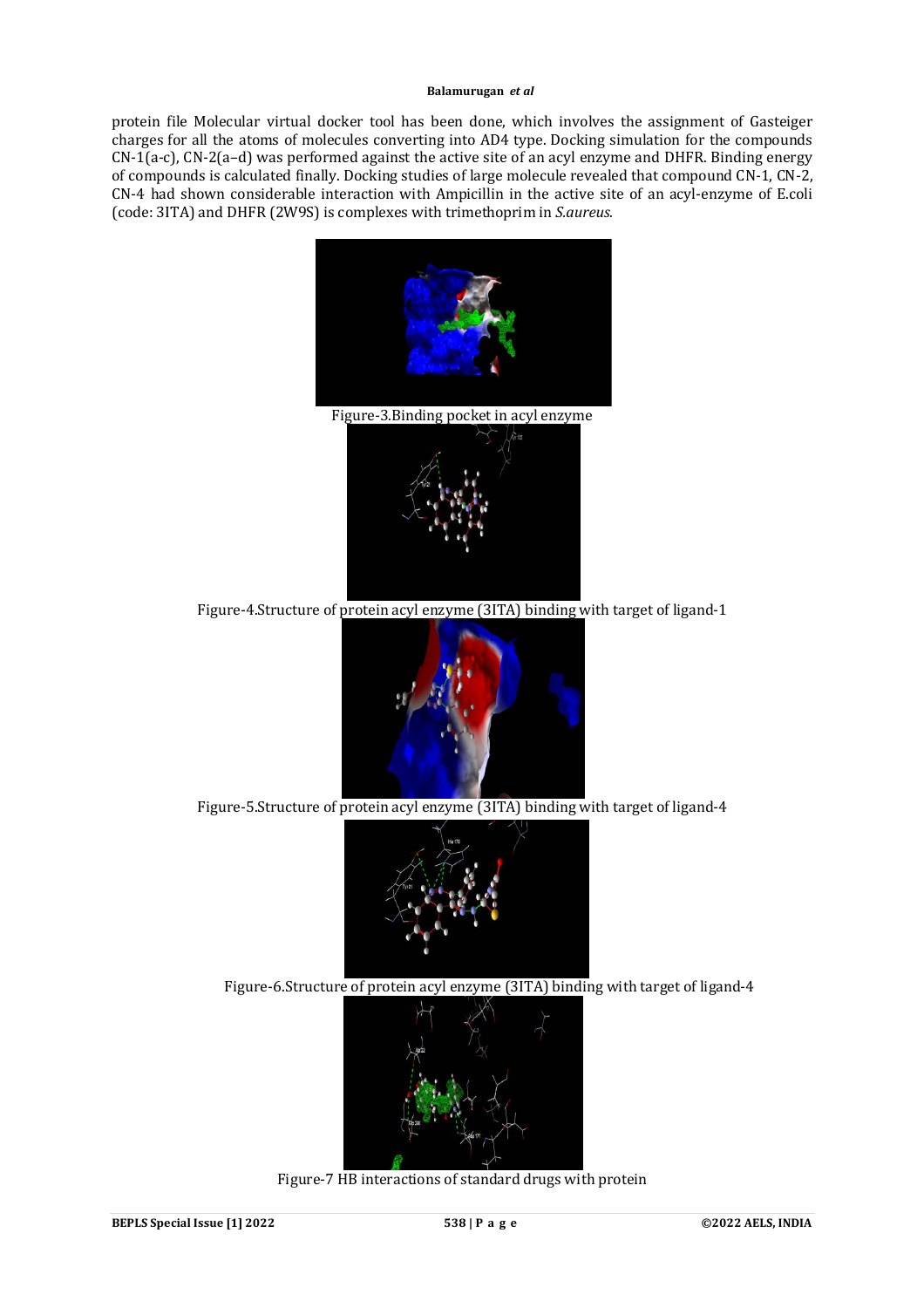

Figure-9. Structure of protein DHFR (**2W9S**) binding with target of ligand-2



Figure-10. Structure of protein DHFR (**2W9S**) binding with target of ligand-4



Figure-11.HB interactions of standard drugs with protein

# **ANTI BACTERIAL ACTIVITY**

## **Preparation of Test Solutions**:

Concentrations of Compounds were prepared to get 250 and 500 μg/ml be dissolved in a minimum amount of Dimethyl Sulfoxide (DMSO) and finally volume is made with DMSO. Standard solution is prepared by taking Streptomycin as the reference. Petri plates are sterilized and prepared agar medium was transferred to petriplates (thickness of 5-6mm) .Test Organisms used is *Escherichia coli*. (NCIM 2607) Gram –ve *Staphylococcus aureus* Gram +ve. The sample messed in dimethyl sulphoxide and standard streptomycin 10 μg discs are introduced in to agar medium and incubated at 37oC for 24hrs.the sample is measured after incubation and the anti bacterial activity is determined by calculating the zone of inhibition in mm and MIC is determined by serial dilution method. Preparation of standard solutions is done by taking Streptomycin as the reference standard drug prepared in DMSO to get 250 500 μg/Ml. Test Organisms was *Escherichia coli*. (NCIM 2607) - Gram -ve *Staphylococcus aureus* - Gram +ve.

Preparation of Peptone water media was prepared done by taking following ingredients Beef extract – 20 g ,Peptone – 20g Sodium chloride – 10 g ,Agar - 40g,Distilled water – Q.S. to 1000 ml The above shown quantities of different ingredients were accurately weighed and dissolved in 1000ml of distilled Water. 250ml of each of the media were distributed in about 4 conical Flasks. Media was prepared then sterilized by autoclaving at 15 Lbs/Sq. inch for 15 Minutes. Inoculum was prepared by sterilizing the peptone water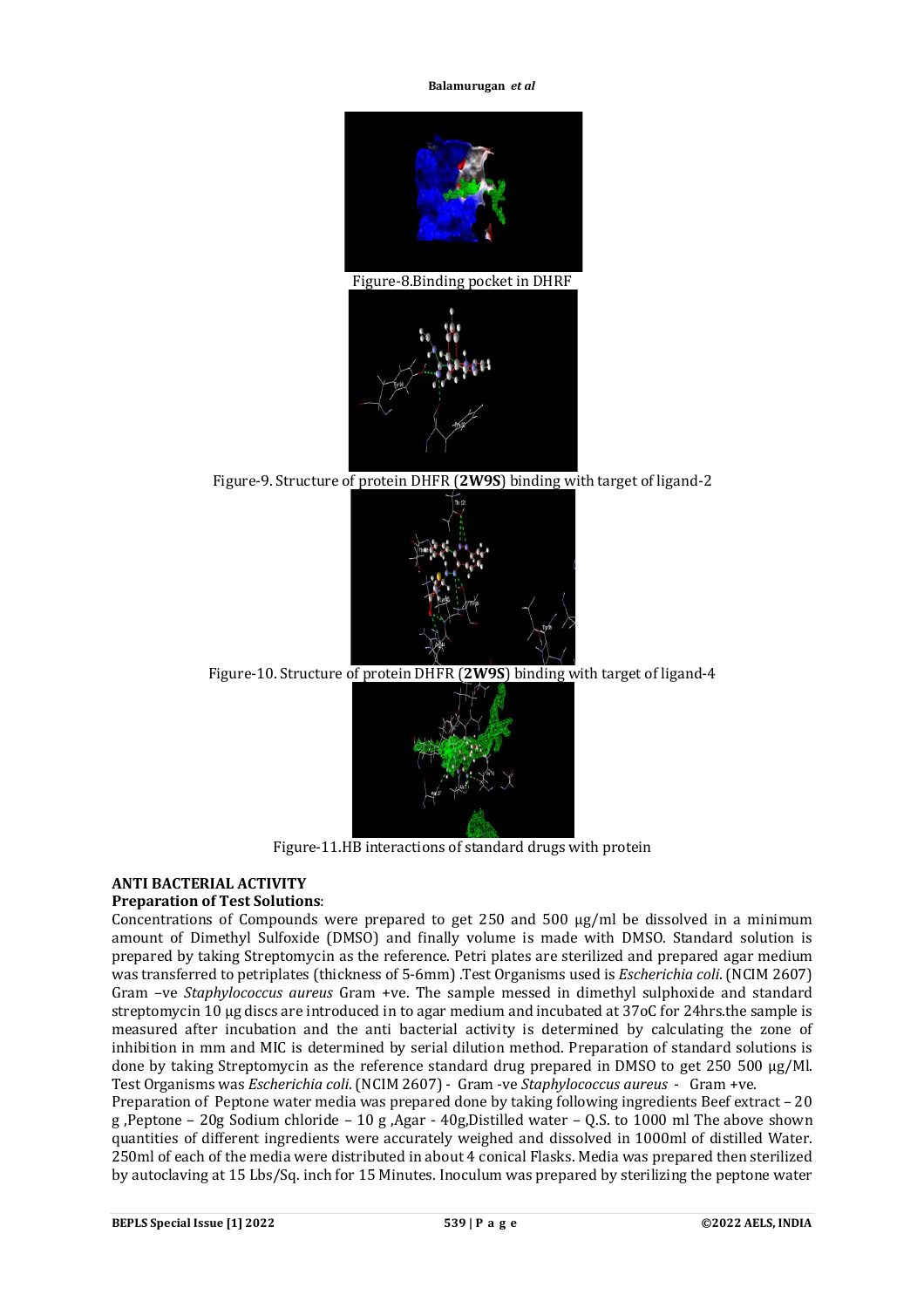medium autoclaved at 15 Lbs/Sq.inch of 15 MM Minutes. Loop full organisms were transferred from a laboratory maintained culture in to conical flask (250 ml) containing sterilized peptone water Medium. The flask was incubated for 24 hours at 37°C.

#### **Procedure for Microbial Assay:**

Each conical flask with the medium was cooled to 46°C and inoculated with the test organism (20 ml of subculture medium per 100ml of the assay Medium). To 20 ml of each of inoculated media was distributed into petri plates and maintained at room temperature (each reading was taken in triplicate). When media were solidified. Four cups (8mm diameter) were made using sterile cork borer. Into these cups 10µl of test and standard solutions were placed under aseptic Conditions. Dimethyl Sulfoxide was under as control. The petri plates were kept in the refrigerator for 2 hrs to allow the uniform diffusion of the drug into the agar medium. All the petri plates were then incubated at 37°C for 24 hours and zones of inhibition (in mm), were measured.

| S.NO                     |                      | Zone of Inhibition (mm) |                |                 |               |
|--------------------------|----------------------|-------------------------|----------------|-----------------|---------------|
|                          | <b>Compound Code</b> | $Gram + Ve$             |                | $Gram -ve$      |               |
|                          |                      | <i>S.aureus</i>         |                | E.Coli          |               |
|                          |                      | $250\mu g/ml$           | $500 \mu g/ml$ | $250 \mu g/ml$  | $500\mu g/ml$ |
|                          | $CN-1$               | 14                      | 11             | 17              | 18            |
| $\overline{\mathcal{L}}$ | $CN-2$               | 11                      | 8              | 16              | 18            |
| 3                        | $CN-3$               | 8                       | 11             | 9               | 12            |
| 4                        | $CN-4$               | 8                       | 12             | 13              | 16            |
| 5                        | CN-5                 | 10                      | 9              | 14              | 12            |
| 6                        | CN-6                 | 10                      | 8              | 9               | 11            |
| 7                        | $CN-7$               | 8                       | 12             | 8               | 8             |
| 8                        | $CN-8$               | 8                       | 11             | 9               | 7             |
| Control                  | <b>DMSO</b>          | 8                       |                | 8               |               |
| Standard                 |                      | 20(trimethoprim)        |                | 21(Amphicillin) |               |

The compounds synthesized are screened for anti bacterial activity against Gram negative *(Escherichia coli* ATCC 8739) and Gram positive bacteria (*Staphylococcus aureus* ATCC25923). Compounds -**1** and Compound-2 and Compound-4 showed fairly good anti-bacterial activity when compared to Streptomycin. Among the test derivatives, Compound **-1** had shown significant antibacterial property against gram-positive **(***Staphylococcus aureus***)** compounds 1,2 & 4 is potent against gram-negative (*Escherichia coli)* due to presence of nitrogenous base The compounds activity is assumed to be due to presence of Quinoline moiety which is a potent anti bacterial agent.

## **CONCLUSION**

Synthesized characterization and evaluation of anti-bacterial activity of substituted benzodiazine derivatives were evaluated with physical and biological methods. Docking studies of large molecule revealed that compound CN-1, CN-2, CN-4 had shown considerable interaction with Ampicillin in the active site of an acyl enzyme of *E. coli* (code: 3ITA) and DHFR (2W9S) is complexes with trimethoprim in *S. aureus*. Study on this particular nucleus is planned for further development in the field of research. All the synthesized molecules were achieved in excellent yields by following a simple method. The projected structures of synthesized compounds were well supported by the spectral characterization data by IR, <sup>1</sup>H-NMR and EI-MS. Antibacterial potential of the parent compound 3, and its derivatives 5a-e, revealed that none of the compounds were active against *S. aureus* and *E. coli***.** Moreover, 2-(4-oxo-3, 4-dihydrocinnolin-1(2H)-yl)-N'-(4-oxothiazolidin-2-yl) acetohydrazide (8) did not show any inhibitory potential against any bacterial strain. Overall, 3-phenylcinnolin-4-ol (1) was the only compound which showed maximum inhibition against *S. aureus and E***.** coli*.* However, all compounds showed potent inhibitory action except 2-(4-oxo-3, 4-dihydrocinnolin-1(2H)-yl)-N-(1, 2, 4-thiadiazol-3-yl) acetamide (7), 2-(4-oxo-3, 4 dihydrocinnolin-1(2H)-yl)-N'-(4-oxothiazolidin-2-yl) acetohydrazide (8) which displayed weak inhibition against gram –ve bacteria .On the basis of aforesaid results, the synthesized cinnolines may provide an overall indispensable basis to introduce new drug candidates for the cure of inflammatory and other associated diseases.

## **CONFLICT OF INTEREST**

The authors declare that they have no conflict of interest